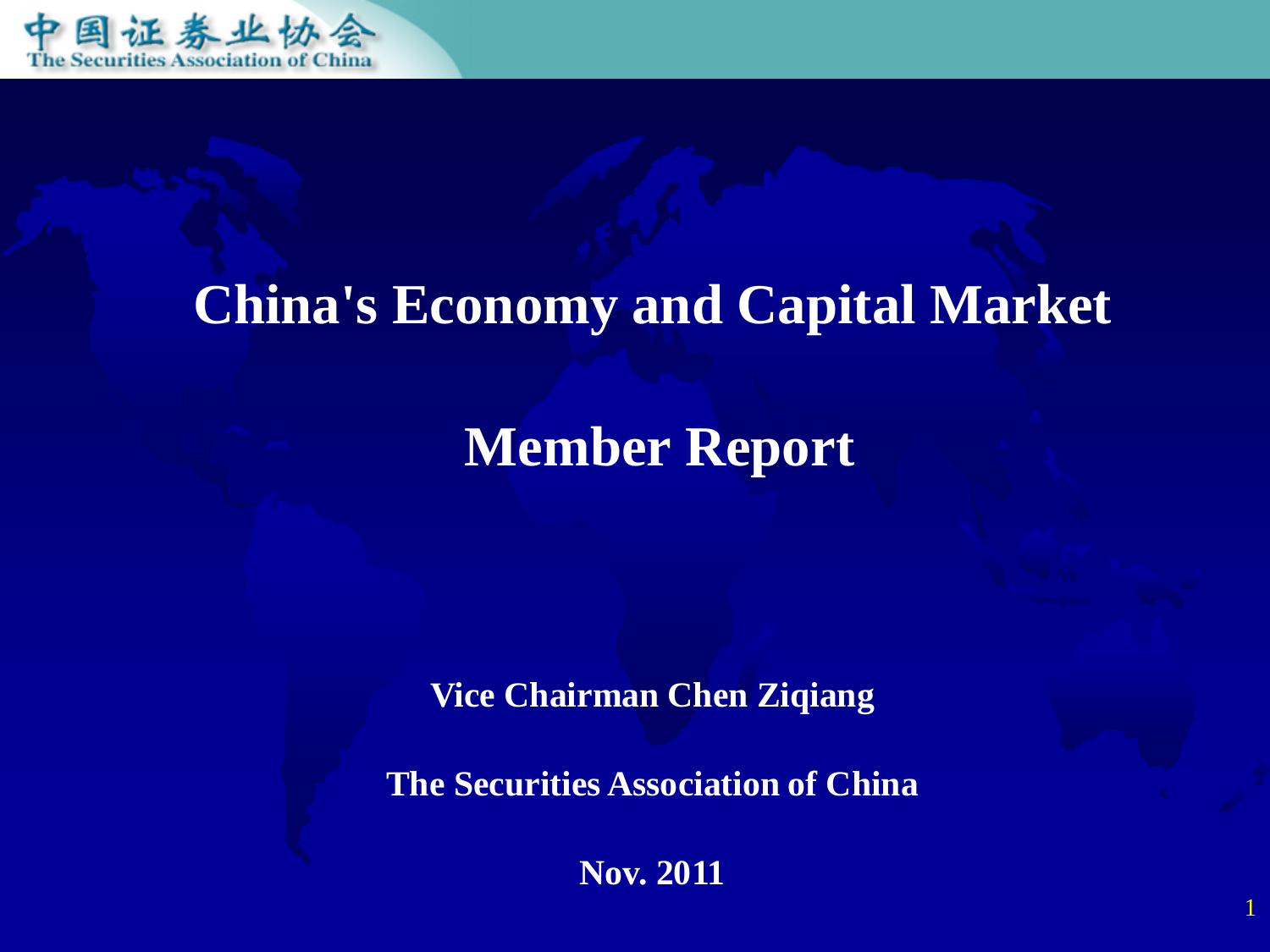

#### **Member Report of China's Economy and Capital Market**

- **I. Outline of China's Macro Economy for the First Half Year of 2011-2012**
- **II. The Development of China's Capital Market for the First Half Year of 2011-2012**
- **III. Future Expectation in China's Capital Market**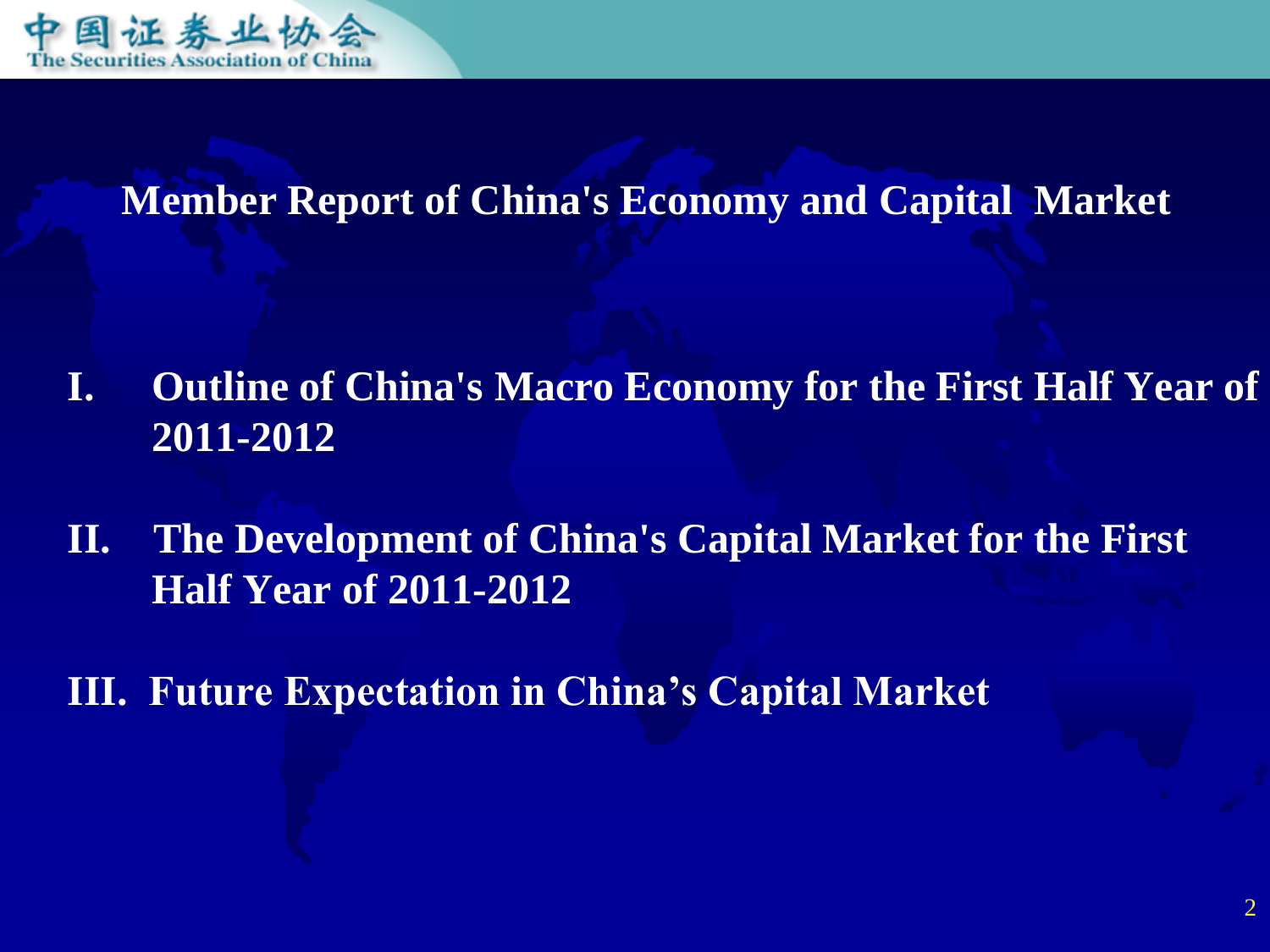

#### **I. Outline of China's Macro Economy for the First Half Year of 2011-2012**

|                                                | 2011                                 |                                          | The First Half of 2012               |                                          |
|------------------------------------------------|--------------------------------------|------------------------------------------|--------------------------------------|------------------------------------------|
|                                                | <b>Total Value</b>                   | Year-Over-<br><b>Year Growth</b><br>Rate | <b>Total Value</b>                   | Year-Over-<br><b>Year Growth</b><br>Rate |
| <b>GDP</b>                                     | 47.1564 Trillion Yuan                | 9.2%                                     | 22.7098 Trillion<br>Yuan             | 7.8%                                     |
| Including:<br>Primary Industry, Added<br>Value | 4.7712 Trillion Yuan                 | 4.5%                                     | 1.7471 Trillion Yuan                 | 4.3%                                     |
| Secondary Industry,<br><b>Added Value</b>      | 22.0592 Trillion Yuan                | 10.6%                                    | 11.095 Trillion Yuan                 | 8.3%                                     |
| <b>Tertiary Industry, Added</b><br>Value       | 20.326 Trillion Yuan                 | 8.9%                                     | 9.86772 Trillion<br>Yuan             | 7.7%                                     |
| <b>Total Imports and Exports</b><br>Value      | 3.6421 Trillion US<br><b>Dollars</b> | 22.5%                                    | 1.8398 Trillion US<br><b>Dollars</b> | 8%                                       |
| <b>Including: Exports</b>                      | 1.8986 Trillion US<br><b>Dollars</b> | 20.3%                                    | 954.38 Billion US<br><b>Dollars</b>  | 9.2%                                     |
| Imports                                        | 1.7435 Trillion US<br><b>Dollars</b> | 24.9%                                    | 885.46 Billion US<br><b>Dollars</b>  | 6.7%                                     |

3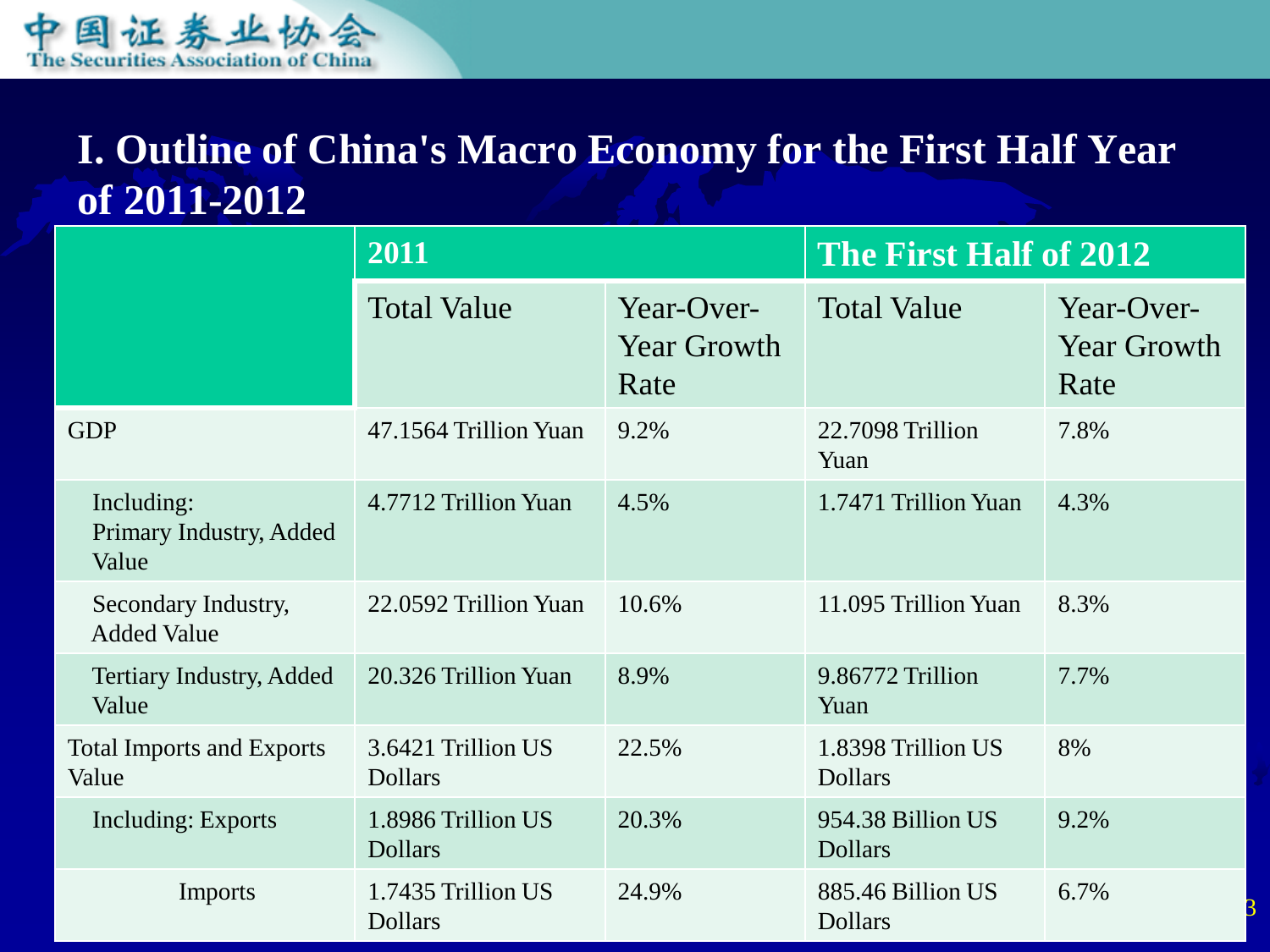

#### **I. Outline of China's Macro Economy for the First Half Year of 2011-2012**

|                                                                                      | 2011                  |                                      | The First Half of 2012                |                                          |
|--------------------------------------------------------------------------------------|-----------------------|--------------------------------------|---------------------------------------|------------------------------------------|
|                                                                                      | <b>Total Value</b>    | Year-Over-Year<br><b>Growth Rate</b> | <b>Total Value</b>                    | Year-Over-<br><b>Year Growth</b><br>Rate |
| <b>Industry Added Value</b>                                                          | 18.8572 Trillion Yuan | 10.7%                                |                                       | 10.5%                                    |
| Including: profits<br>realized by industrial<br>enterprises above a<br>certain scale | 5.4544 Trillion Yuan  | 25.4%                                | 2.3117 Trillion Yuan                  | $-2.2%$                                  |
| <b>Grain Quantity</b>                                                                | 571.21 Million Tons   | 4.5%                                 | 129.95 Million Tons<br>(Summer Grain) | 2.8%                                     |
| <b>Fixed Asset Investment</b>                                                        | 31.1022 Trillion Yuan | 23.6%                                | 15.071 Trillion Yuan                  | 21.1%                                    |
| <b>Commodity Sale Total</b><br>Value                                                 | 18.3919 Trillion Yuan | 17.1%                                | 9.8222 Trillion Yuan                  | 14.4%                                    |
| The Balance of Broad<br>Money Supply (M2)                                            | 85.2 Trillion Yuan    | 13.6%                                | 92.5 Trillion Yuan                    | 13.6%                                    |
| Price Index                                                                          |                       | 5.4%                                 |                                       | 3.3%                                     |

4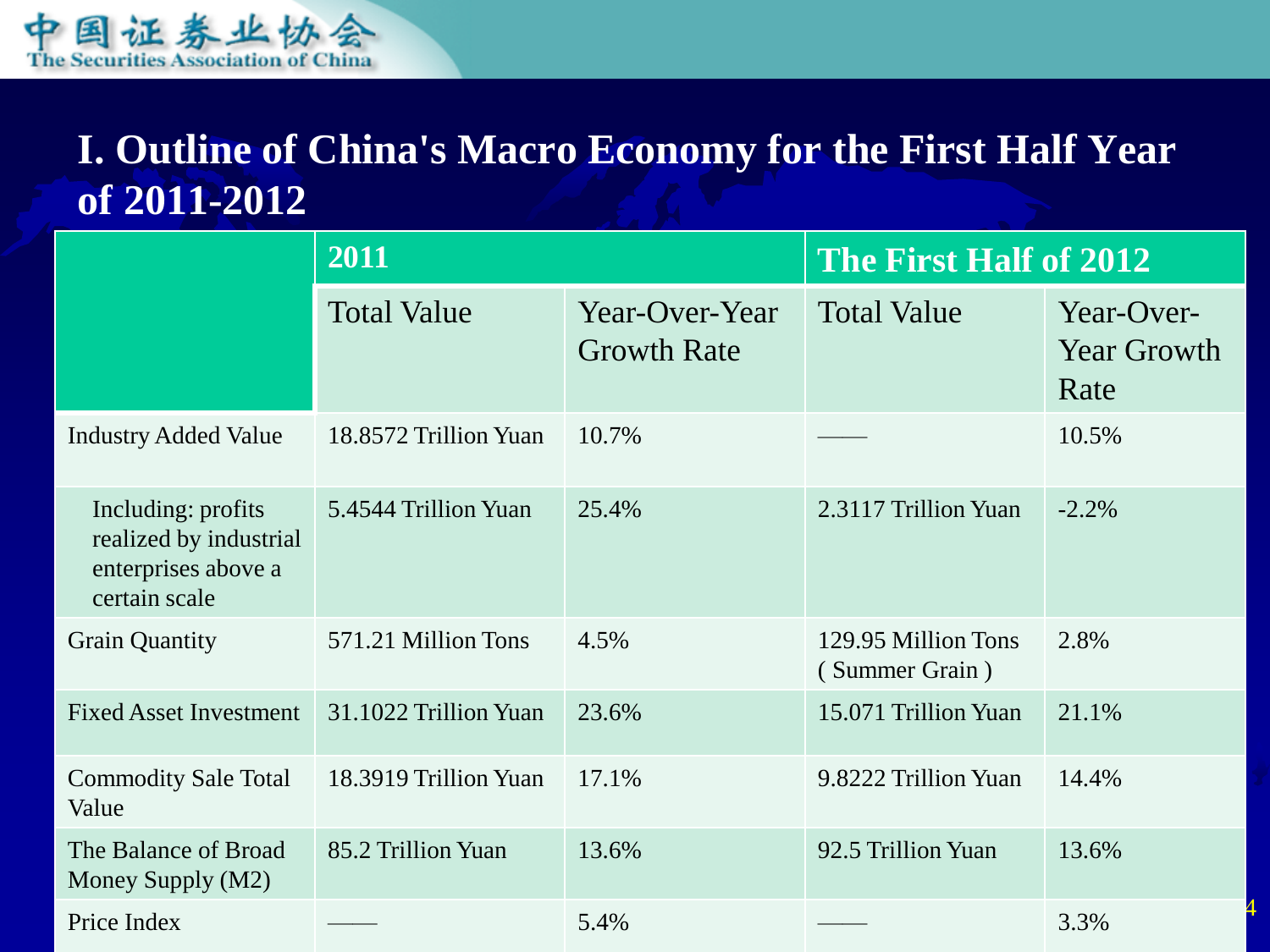

(**I**)**The Scale of the Stock Market Continues to Expand, Estimated Value of Capital Market Is Going to Be Appropriate.**

 1. In 2011, a total of 282 public companies initially listed on the A Shares Market, a total of 220 public companies used equity refinance, total financial value in the whole year reached 507.3 billion Yuan. In the first half of 2012, a total of 102 public companies initially listed on the A Shares Market, raised 72.6 billion Yuan. As of June 30, 2012, the listed companies in Shanghai and Shenzhen Stock Markets reached 2,444 in total, the total market capitalization and the negotiable market capitalization of both stock markets reached 22.62 trillion Yuan and 17.31 trillion Yuan respectively.

 2. By June 29th, 2012, calculated in settlement price of the A Shares Market in Shanghai and Shenzhen, the Stationary P/E Ratio was 14.1. The P/E Ratio of the A Shares Market in Shanghai Stock Market and Shenzhen Stock Market were respectively 11.88 and 23.47, especially, the P/E Ratio of the Main Board in Shenzhen Stock Market was 19.35, the P/E Ratio of SMEs Board was 27.26, the P/E Ratio of GEM Board was 34.16.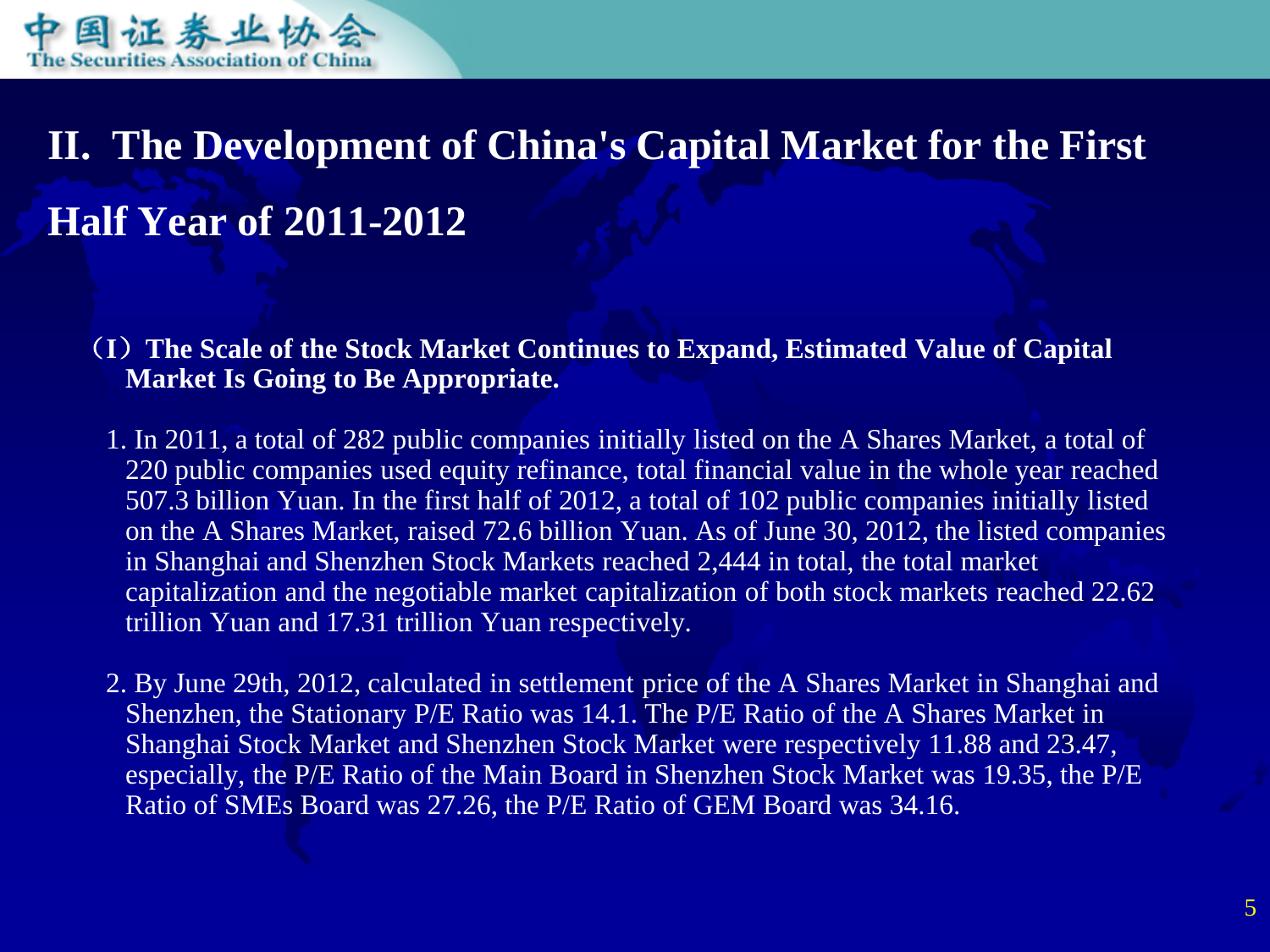

(**II**)**The Multi-layered Capital Market Has Made Substantial Achievements.** 

- 1. The steady growth of the Main Board Market, Small and Medium-sized Enterprises (SMEs) Board and Growth Enterprise Market (GEM) Board.
- 2. The OTC Market achieved new development, the Pilot Projects for Unlisted Public Company Share Transfer System expanded to the High Technology Districts of Four Provinces in the Whole Country. The construction of the National SMEs Agency Share Transfer Corporation is currently being established in Beijing.
- 3. Optimizing bond approval system, launching non-public bond offering in the GEM Board. In May, 2012, the Shanghai Stock Exchange and Shenzhen Stock Exchange jointly published the "Pilot Measures of the Shanghai Stock Exchange for the Issuance of Private Placement Bonds of Small and Medium Enterprises", and further broadened the financing channels for SMEs.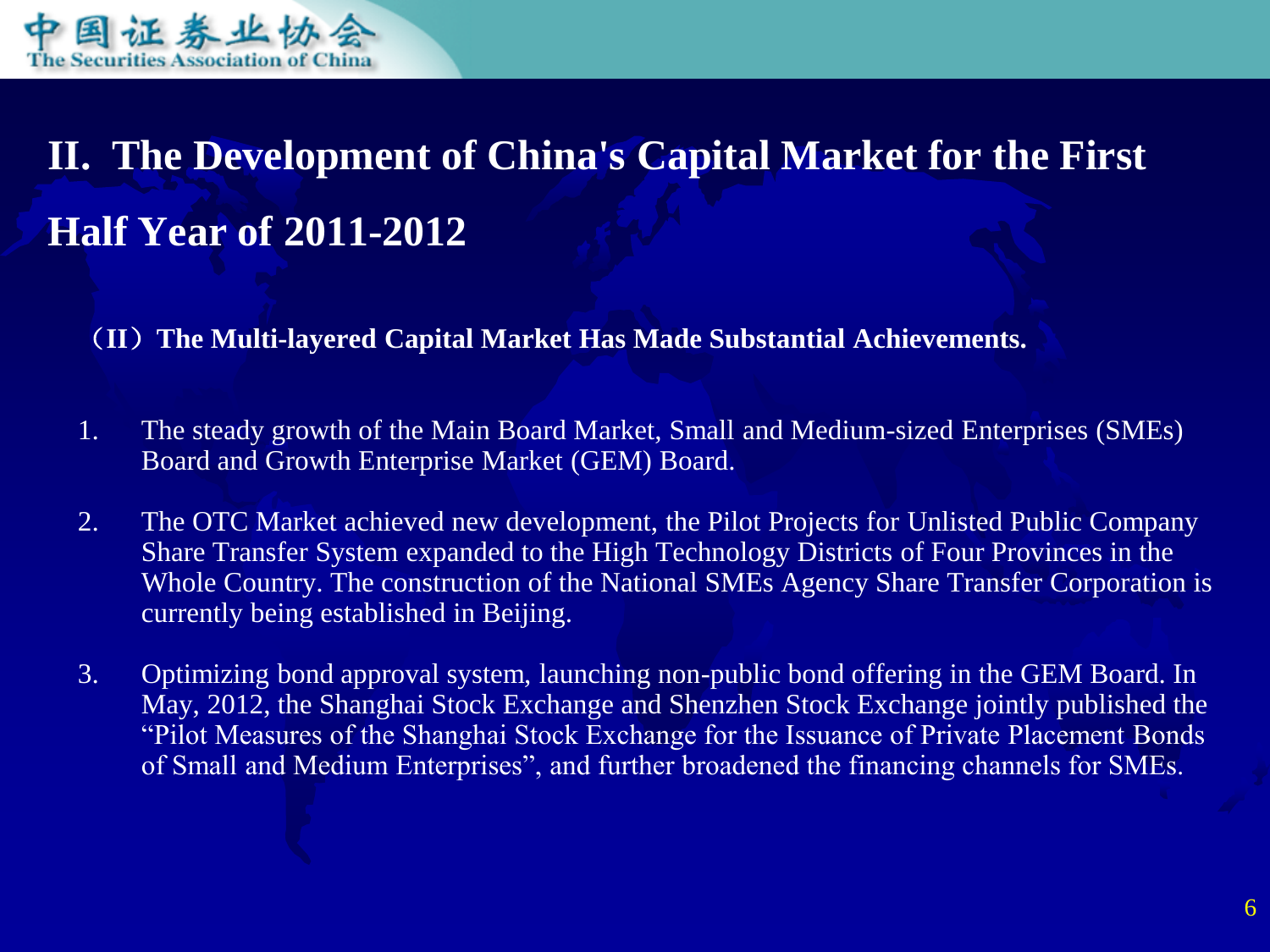

- (**III**)**Innovation of Business and Products, the Well-functioning of Market Operational System**
- 1. China Securities Regulatory Commission (CSRC) issued "Work Guideline for the Innovation of Securities Business (Products)", specified the innovational mechanism, and provided guidance for the securities firms in implementing innovation services.
- 2. Rapid development of the Product Innovation
	- Margin Trading and Short Selling Business is orderly functioning, and China Securities Finance Corporation was newly established. As of June 30th, 2012, the Security Margin Transaction Balance reached 60 billion Yuan .
	- Encouraging the implementation of Pilot Programs for full range of Collateral Repo and Cash Management Products.
	- Three financial products: Lead Futures, Coke Futures and Methanol futures were launched.
	- Hedging Mechanism for Futures such as Lead and Gold, and pilot projects for futures bonded delivery services proceeded smoothly.
	- "Renminbi Qualified Foreign Institutional Investor (RQFII)" Pilot Program was launched.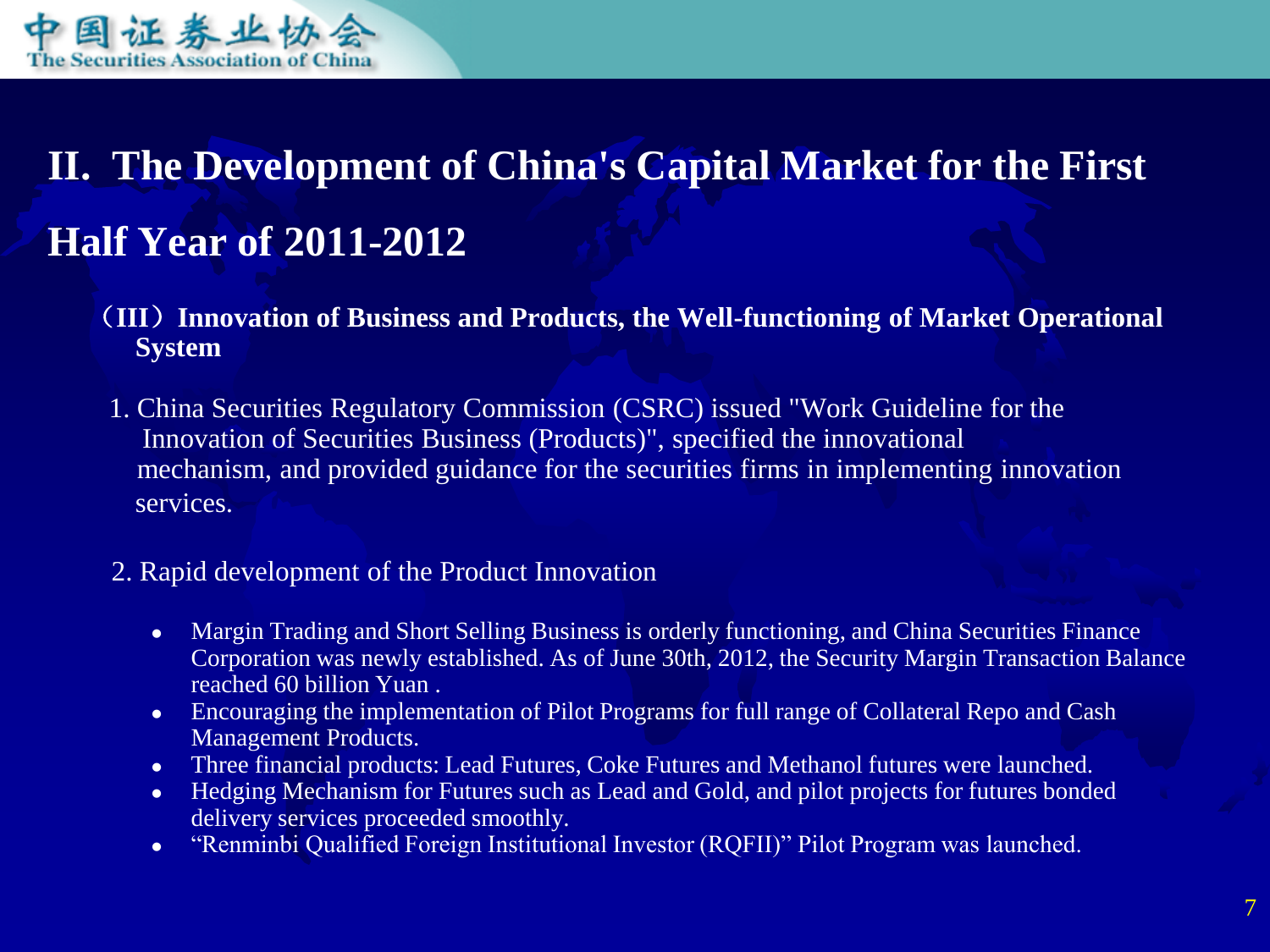

(**IV**)**Strengthening Market Compliance and Integrity** 

- 1. Implement the Administration Registry System in the listed companies, securities and futures regulatory systems.
- 2. Actively updating the Capital Market Integrity Database, integrity checkout has become a necessary administrative procedure.
- 3. Strictly crackdown on Market Manipulation, Rat-trading and False Information Disclosure Crimes. In 2011, more than 100 insider trading cases were investigated.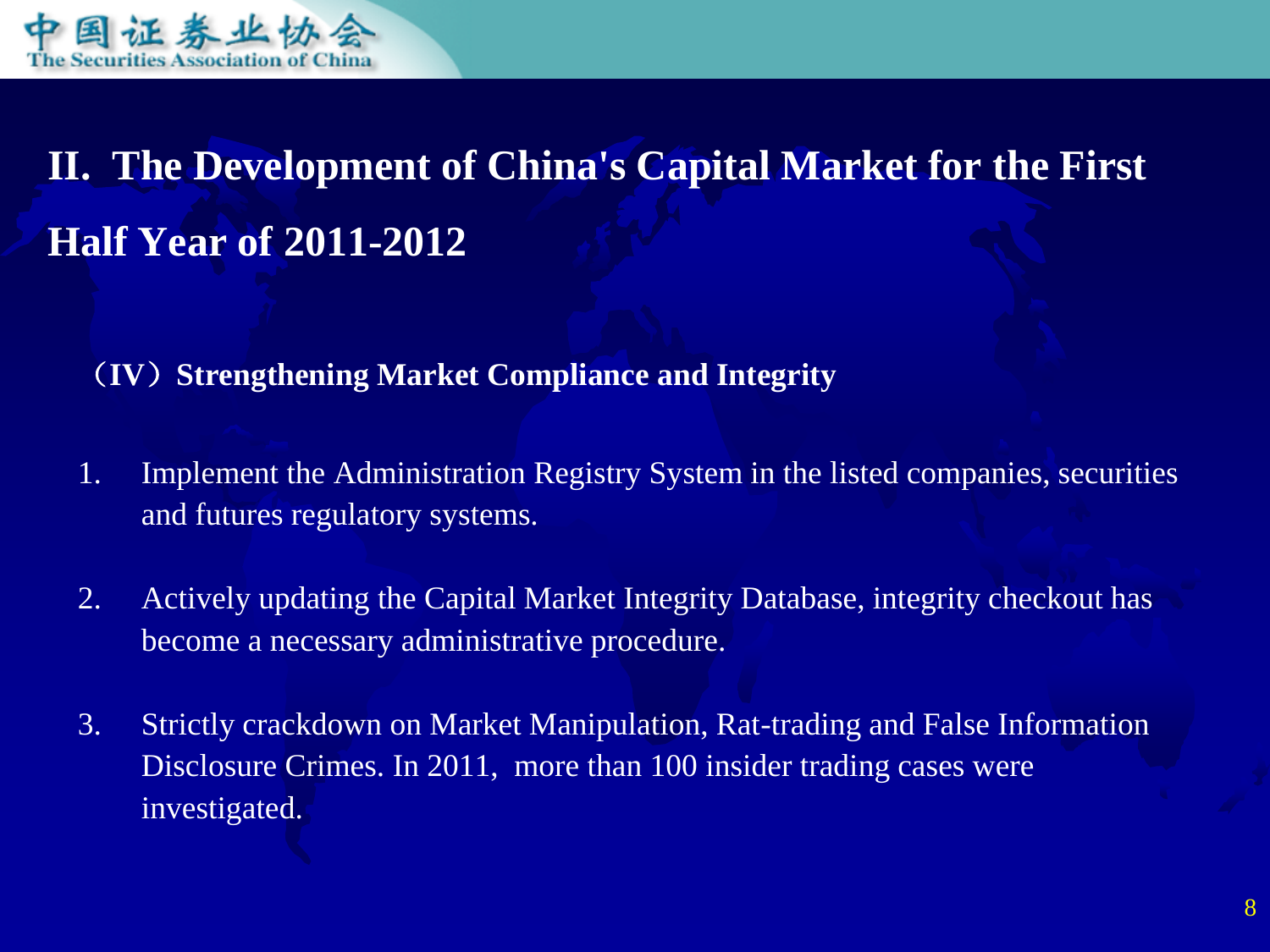

- (**V**)**Strengthening Investor Education and Suitability Management, Increasing the Protection of Investors' Interests.**
- 1. Client-classification Management provides suitable products and services for different types of investors.
- 2. According to relevant self-regulations, securities firms optimize self-regulation work.
- 3. Taking effective actions against illegal account violation of trading rules, and maintain the orderly function of trading.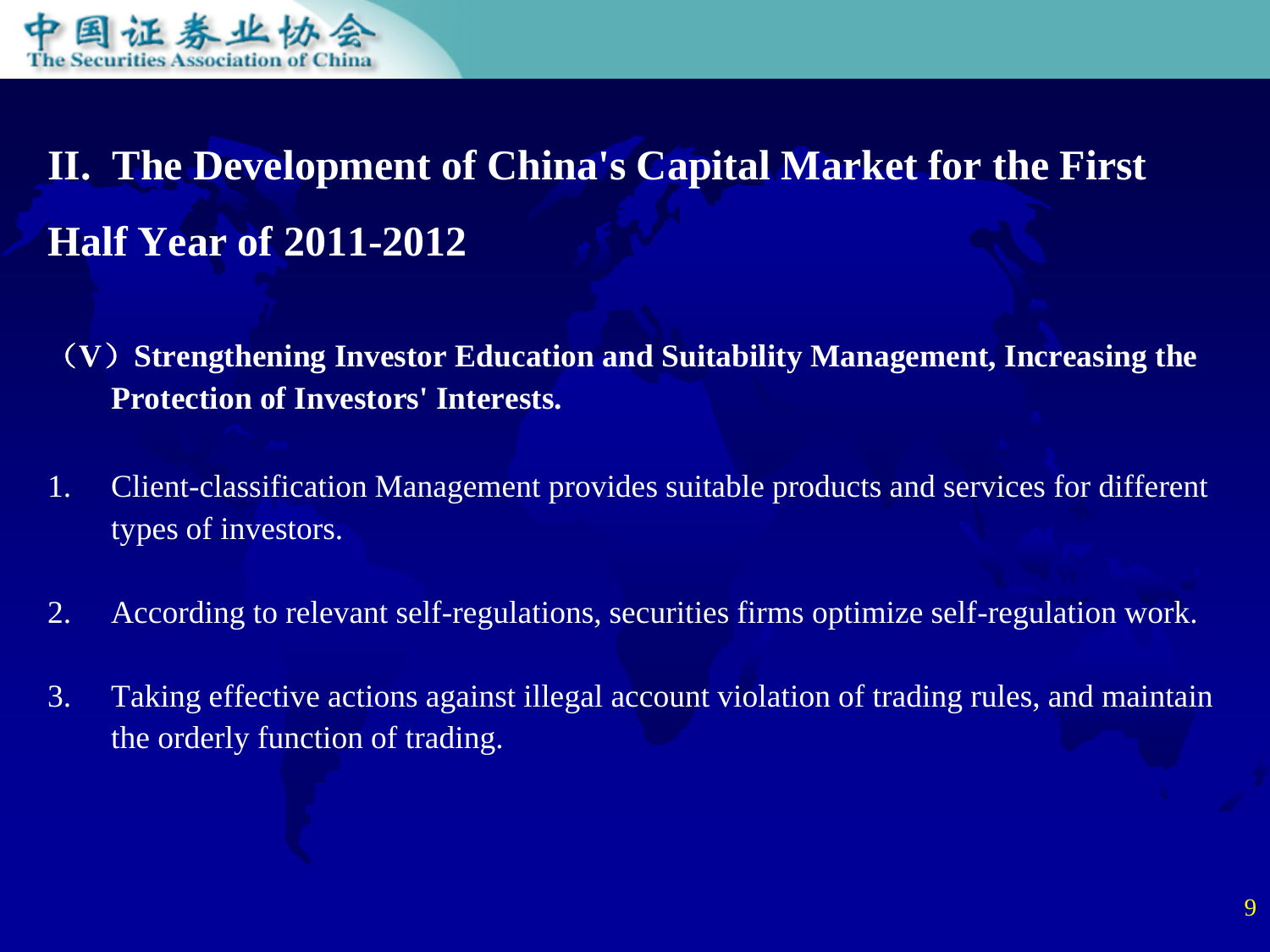

(**VI**) **Guiding the Industry to Perform Corporate Social Responsibilities**

- 1. "2011 Corporate Social Responsibility Report" was promulgated, it presented China's Corporate Social Responsibility performance during 2011.
- 2. Producing promo videos, and increasing the awareness of Corporate Social Responsibility.
- 3. Establishing Nonprofit Funds.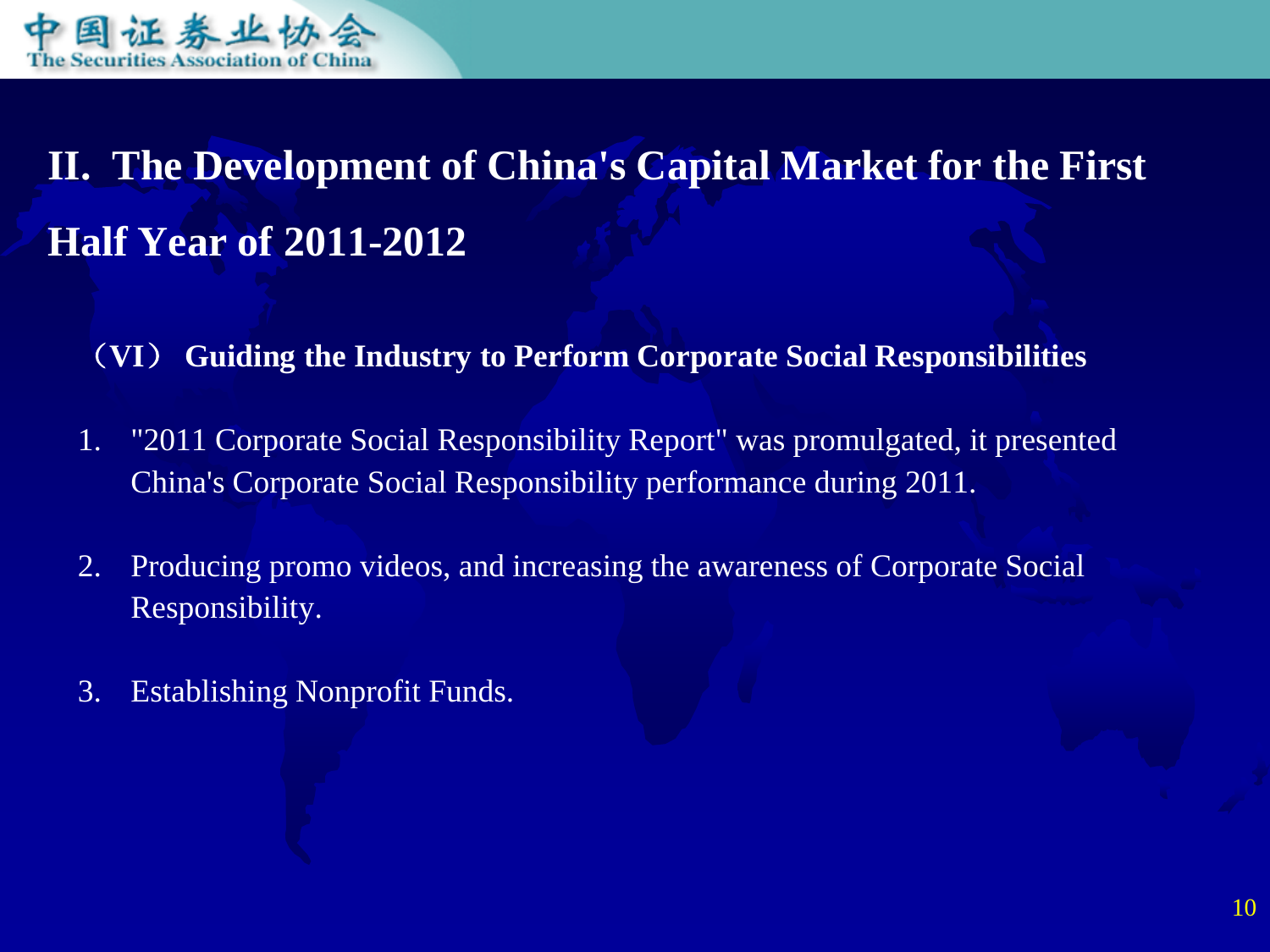

(**I**)**Domestic and International Challenges Facing by the Development of China's Capital Market**

(**II**)**Strategic Opportunities for the Future Development of China's Capital Market**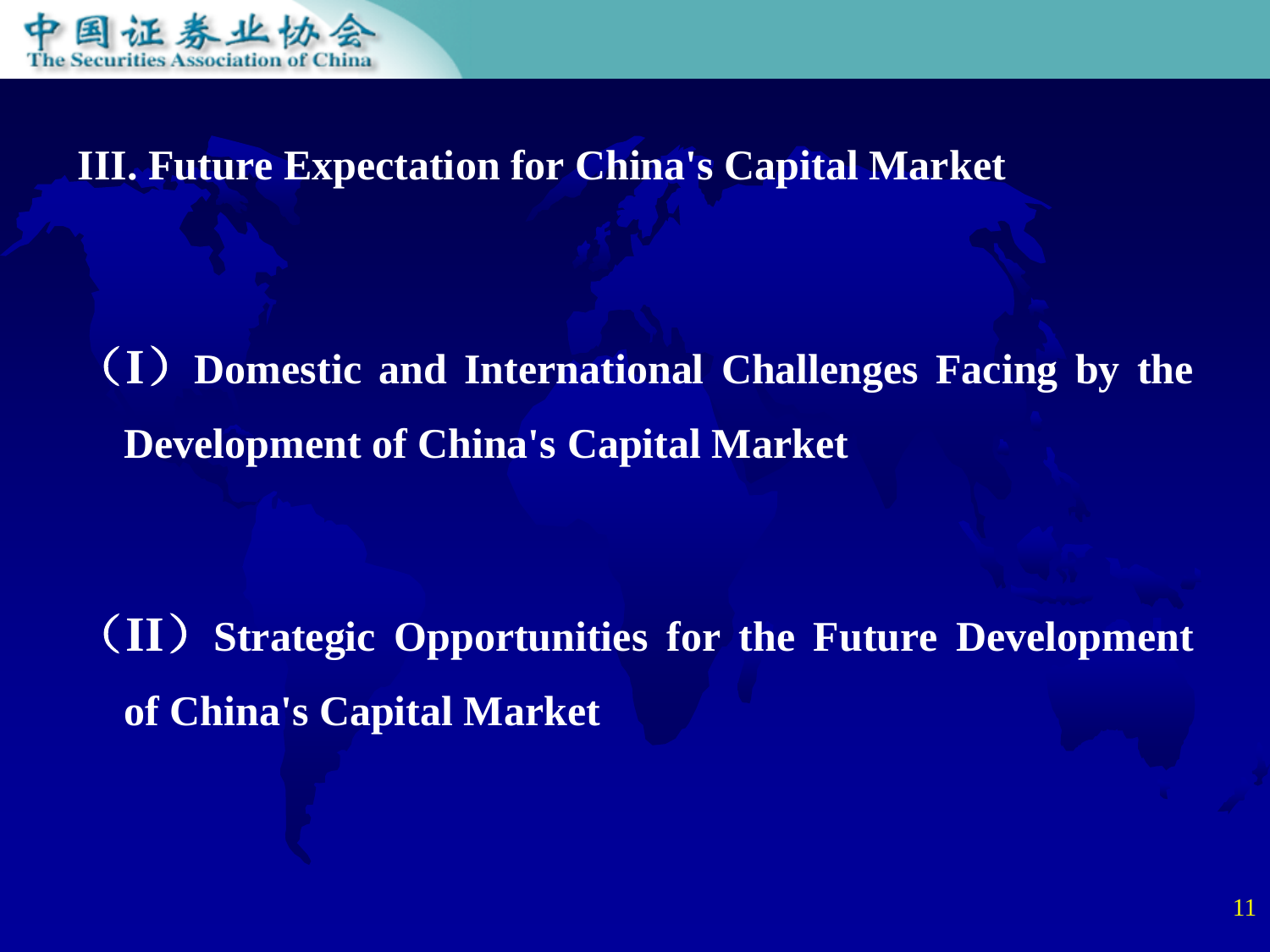

(**I**) **Domestic and International Challenges Facing by the Development of China's Capital Market**

#### **External Challenges**

- 1. The European debt crisis continues to get worse and to affect various markets like Spain.
- 2. Weak recovery in developed economies, the declining growth rate of the emerging market economies and world economic recovery is difficult.
- 3. The global economy is awash with liquidity, the commodity prices are bound to increase, in addition the external demand is weak, so China's manufacturing industry development is restricted.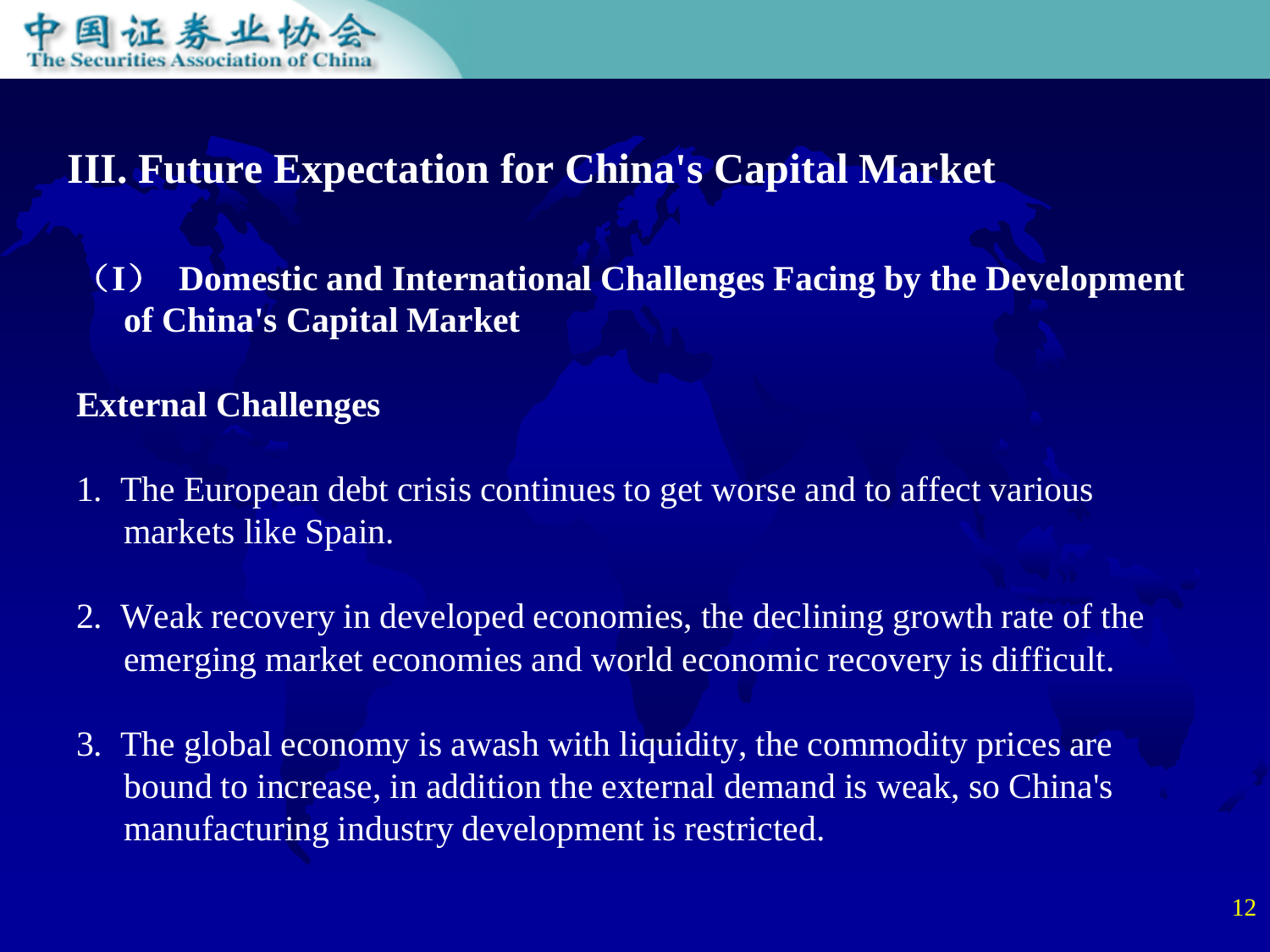

(**I**) **Domestic and International Challenges Facing by the Development of China's Capital Market**

#### **Internal Challenges**

- 1. Industry structure is inappropriate and to modify the structure process is difficult.
- 2. The implementation of domestic real estate control policies and the slowdown in the economy's potential growth rate result in the characteristics of a slowdown in China's economy appearing obviously.
- 3. Domestic investment and consumer demand are insufficient.
- 4. The foundation of China's Capital Market is still weak, the market system and structure need improvement.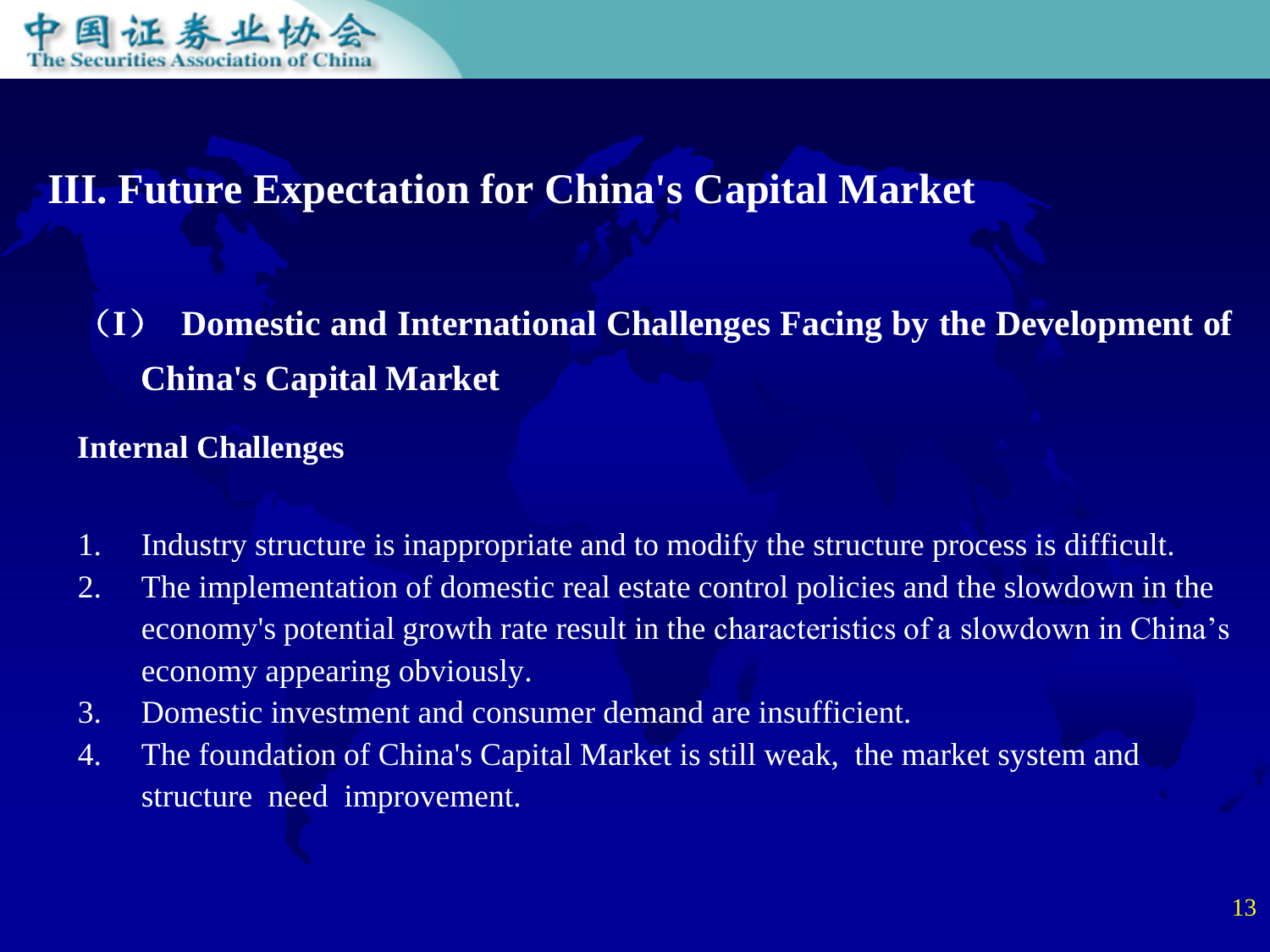

- (**I**) **Strategic Opportunities for the Future Development of China's Capital Market**
- 1. Regulatory Environment. Deregulation, maintaining the bottom line, and progressively realizing the combination of self-regulation by securities market and government supervision.
- 2. Improvement of Innovation Mechanism. Gradually establishing financial product innovational mechanism, and enriching financial products and risk management tools.
- 3. Investor Protection. "Suitability Guidelines for Securities Investors" was promulgated. Contents for investor protection are increasing, and the position of investor protection is more significant.
- 4. Industrial Self-regulation. The new session of SAC Leaders strengthen the operation of SAC, the functions of the association are expanding, Advisory Committees and 15 Professional Committees are being established, institutional arrangements are being improved and the capability to serve the industry development is also increasing.